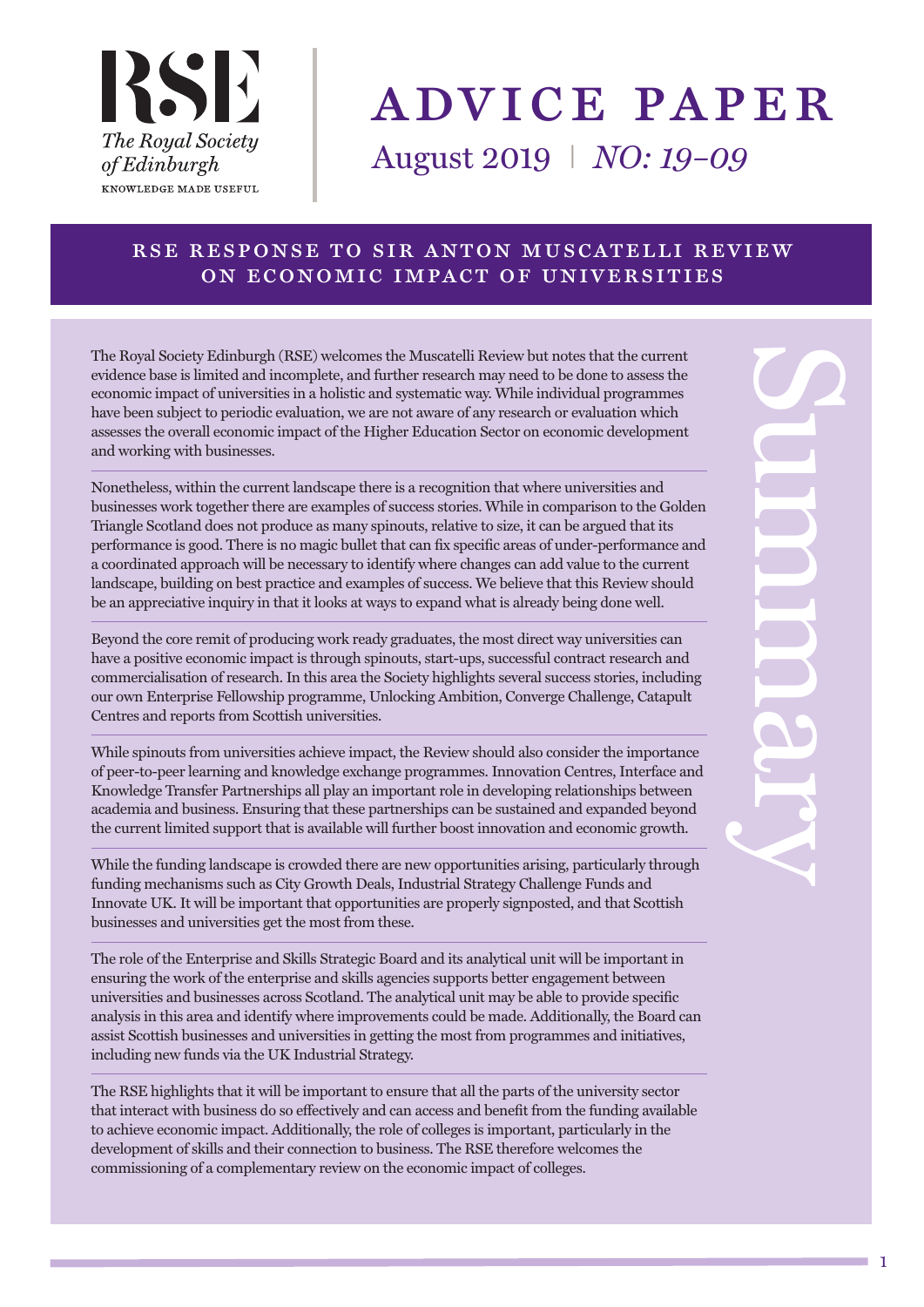# **Introduction**

- **1** The Royal Society of Edinburgh welcomes the invitation from Sir Anton Muscatelli to provide evidence to his review of the role universities play in working with industry and stimulating inclusive economic growth.
- **2** Scotland is widely renowned as a country in an advantageous position with regard to its many world-class universities, particularly given its comparative size and small population. Despite this, the economy has evidently struggled since the 2008 recession, particularly in productivity growth, which has stagnated since 2010. While Scottish Higher Education Research and Development (HERD) investment is high, Business Enterprise Research and Development (BERD) has been consistently low; this is often cited as one of the reasons behind slow productivity growth. The lack of BERD consequently damages the potential of all businesses including start-ups and spinouts to become high-growth companies which could have a significant economic impact.
- **3** This is an area in which the RSE and its Fellowship have significant experience and expertise. The RSE's work is led by our Economy and Enterprise Committee (formerly the Business Innovation Forum), which brings together Fellows with relevant experience and expertise across areas such as academia, enterprise, economics and skills. In addition, the RSE has successfully operated its Enterprise Fellowship Scheme for over 20 years to provide support to individuals wishing to create businesses based on university research. This response has been facilitated through the Committee, as well as including input from additional Fellows, and builds upon the RSE's previous work which is referred to in this response.
- **4** In 2015 the RSE responded to the Dowling Review, led by Dame Ann Dowling. The response presented recommendations, some of which are still relevant today, these are:
	- New and better arrangements need to be established about the sharing and exploitation of intellectual property (IP);
- There needs to be a step change in the support for programmes that support the commercialisation of research;
- Future rounds of the Research Excellence Framework should ensure that full recognition is given to all relevant commercialisation activity in universities;
- Both the public and private sector need to increase their R & D activity to seek to close the gap in research investment between the UK and our major international competitors;
- The UK Government needs to move beyond the "flat cash" funding of research of recent years;
- Business involvement must be fully embedded in the Technology Innovation or "Catapult" Centres**1**.
- **5** Shortly after the response to the Dowling Review the RSE produced a report focusing on Entrepreneurial Education**2**. The report found that Scotland's universities can play a leading role in developing a new dynamic generation of entrepreneurs. It recommended that universities employ more teaching staff with practical experience of industry and entrepreneurship; support lecturers to increase their own industry awareness and capacity to introduce enterprise skills into courses; and establish a network of 'Enterprise Champions' and a dedicated entrepreneurial strategy for each university. While there has been progress on these recommendations, they are still relevant, and we would encourage the Review to consider these recommendations as ones which the Scottish Government could implement through SFC and the network of Enterprise Agencies.
- **6** One issue that should be addressed urgently is the current lack of independent data or economic analysis to assess the economic impact of the universities' engagement with business in Scotland in a holistic and consistent way, whether through company formation, licensing, contract research or consultancy. This hampers the creation of effective policy and supporting interventions. We would advise that Scottish Government and SFC should consider how such data can be collected and utilised.

**2** Royal Society of Edinburgh 2015, 'Entrepreneurial Education in Scotland'. URL: https://www.rse.org.uk/wp-content/uploads/2016/09/AP15\_09.pdf

**<sup>1</sup>** Royal Society of Edinburgh 2015, 'The Dowling Review'. URL: https://www.rse.org.uk/wp-content/uploads/2016/09/AP15\_03.pdf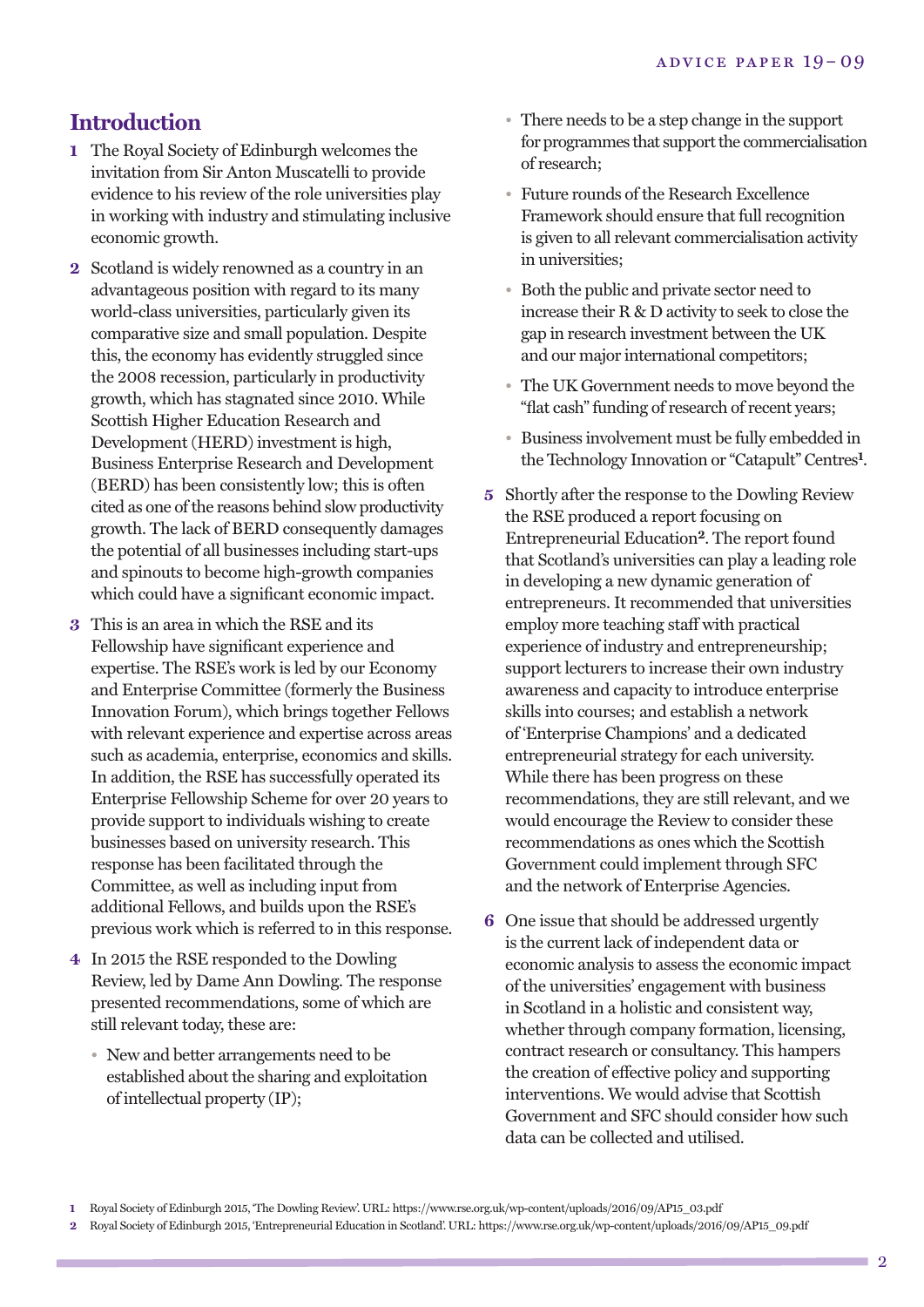- **7** In addition, the debate around entrepreneurship and commercialisation is heavily dominated by research which focuses on examples of highgrowth, technology-enabled, venture capital backed businesses such as Apple, Google, Skyscanner etc. (It should also be noted that these companies mirror experience in Scotland where start-up companies have achieved greater success than spin out companies from academia, although they may develop relationships with universities). Subsequently this leads to selective public policy decisions being focused around this evidence base. It can, therefore, be argued that the current evidence base, particularly in Scotland, is incomplete**3**. The review should consider if the empirical evidence is sufficient and whether there should be a shift from focusing on high-growth technology-based start-ups to a more inclusive approach.
- **8** There are no 'magic bullets' or single intervention that will be able to dramatically improve the inclusive economic impact of universities through working with business. The RSE therefore, encourages the review to adopt an appreciative enquiry approach to analyse areas of best practice and suggest how these can be built on or developed in other areas which are less successful. Scottish universities and business should learn from success stories rather than seek to create brand new methods which have no history of success in Scotland. This does not, of course, preclude learning lessons from elsewhere and piloting new initiatives where appropriate.

### **Success Stories** *Spinouts and Universities*

**9** As spinouts come directly from university research, they can be viewed as a key indicator of the economic impact of universities in Scotland. A report by the Kauffman Foundation in 2009 illustrates the importance of spinouts and start-ups in the creation of 'new jobs'. In analysing the landscape of the United States, the report illustrated that young firms still account for two thirds of job creation**4**.

- **10** Previously, Scotland regularly outperformed its UK counterparts on the levels of university spinouts. From 2000 to 2012 Scotland produced 172 new spinouts compared to 115 in London and 85 in South East of England**5**. However, since 2012 Scotland's performance in the creation of spin outs has declined, with the number of spinouts falling sharply from 2013-15, meaning that the number of spinouts dropped from 21 in 2009 to 7 in 2015**6**.
- **11** These figures do, however, need to be treated with caution given the differing definitions of spinouts and their economic impact. For example, we understand that in certain universities the development of a product such as an app by a single post-graduate student without the creation of a company is counted as a spinout.
- **12** At the same time, further work is required to assess whether spinouts make a sustained contribution to the Scottish economy through the development of high value jobs and generation of profit. As previously stated, we would recommend that this should be prioritised as an area of further analysis.
- **13** However, since 2015 there have been several success stories from across the university sector that could be built on. For example, there are many distinct success stories which have been produced from University of Edinburgh, most notably Wolfson Microelectronics and MTEM as well as the numerous spinouts from the Roslin Institute. Both Wolfson and MTEM experienced relative success and growth but were sold to international companies before their full potential could be achieved. demonstrating that success is often measured by an exit value rather than continued contribution to the Scottish economy.
- **14** Investment via the Edinburgh and South East Scotland City Region Deal will support aims to improve commercialisation and the number of spinouts, with the university committed to achieving 40 spinouts a year.

**6** Young Company Finance Scotland (2016), 'Scottish Spinout Performance Study'.

**<sup>3</sup>** Brown, R; Mawson, S; Mason, R (2017). 'Myth-busting and entrepreneurship policy: the case of high growth firms', Routledge Publishing. **4** The Kauffman Foundation (2009), 'Where Will the New Jobs Come From?'. URL:

 $\hbox{https://www.kauffman.org/~/media/kauffman.org/research-reports-and-covery/2009/11/where\_will\_the\_jobs\_come\_from.pdf}$ 

**<sup>5</sup>** Brown, R (2016). 'Mission impossible? Entrepreneurial universities and peripheral regional innovation systems'. Routledge Publishing.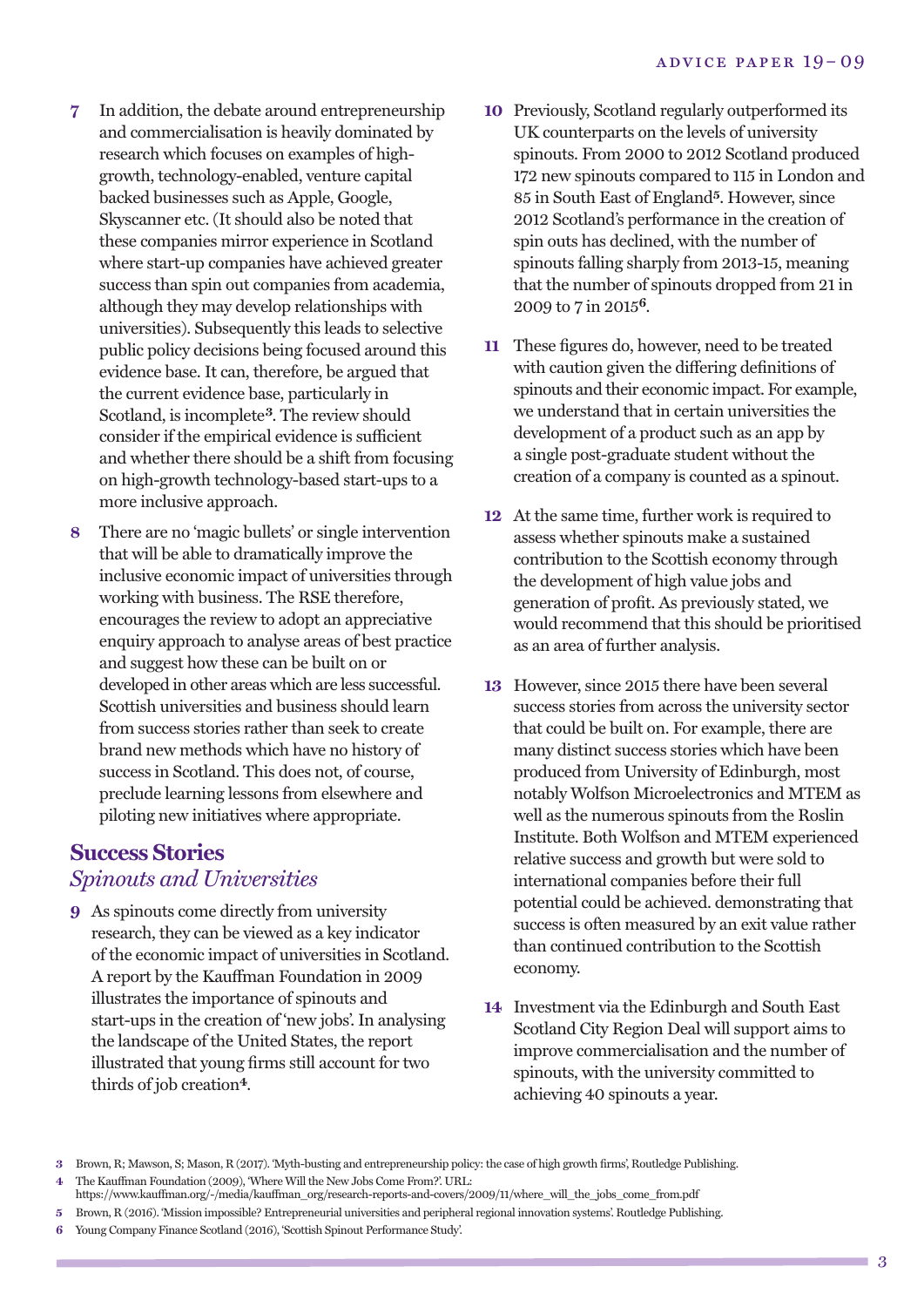**<sup>15</sup>** Similarly, the University of Strathclyde has experienced consistent success in delivering spinouts, as the case study below shows, and has recently received significant funding via the Glasgow City Region City Deal which has contributed to the development of the Glasgow City Innovation District in the campus. Strathclyde has experienced notable development with the new Technology and Innovation Centre, CENSIS, and the Industrial Biotechnology Innovation Centre which all facilitate engagement with industry.

# *Case Study* ClinSpec Dx

ClinSpec Diagnostics Limited (ClinSpec Dx) is a spin-out from the University of Strathclyde commercialising the ground-breaking technology platform that uses infra-red light and proprietary algorithms to analyse patient blood serum samples and detect the presence/absence of disease.

The company's first clinical product will be a brain-cancer diagnostic test which will be used to triage patients with suspected brain-cancer. The test allows same-day detection of disease with >80% sensitivity and specificity, enabling fast referral of patients for full diagnosis and treatment. Currently more than 60% of malignant brain tumours are diagnosed as emergency cases with poor survival rates because there is no cost-effective blood test to assist earlier detection and treatment.

The technology was developed by Dr Matt Baker and was identified as part of the outreach activities of the university's commercialisation team. Based on a strong market opportunity and Matt's aspiration for establishing of a spin-out company, the university supported Matt's team to participate in BioCity Scotland's DEVELOP Programme and to prepare an application for Scottish Enterprise High-Growth Start-up Programme (HGSP) funding. During this process, Dr Mark Hegarty, formerly CEO of Daysoft Ltd, was appointed first as a commercial champion and then as a CEO of the company.

In May 2016 University of Strathclyde was awarded £600K HGSP grant funding for the 'ClinSpec' project, which ran until Jan 2019 enabling to de-risk the opportunity both technically and commercially. This, coupled with the ClinSpec team's extreme professionalism throughout, meant that ClinSpec Diagnostics Limited successfully completed its first funding round and spun-out from the university on 6th February 2019. The company has raised £1.68M in total including equity investments from EOS and Mercia.

During this last three years, the ClinSpec team won a number of awards including PitchPerfect @ BioDundee, 2016; Runners-Up @ Converge Challenge, 2017; the Moonshot Award @ Global Gamechangers, 2018; the Higgs Award @ Scottish EDGE, 2018 and the Scottish Enterprise Life Sciences Innovation Award, 2019. This success reflects a key characteristic shared by every individual in the team, which is their willingness and enthusiasm to make the most of all opportunities presented to them, from training programmes to business plan competitions.

The company currently has 5 FTEs and is developing other diagnostic tests for several difficult-to-detect cancers, including pancreatic.

The university continues to support ClinSpec via its Board Observer role and through active networking and opportunity signposting.ClinSpec will also be eligible for follow-on investmentfrom the university's Enterprise and Investment Committee.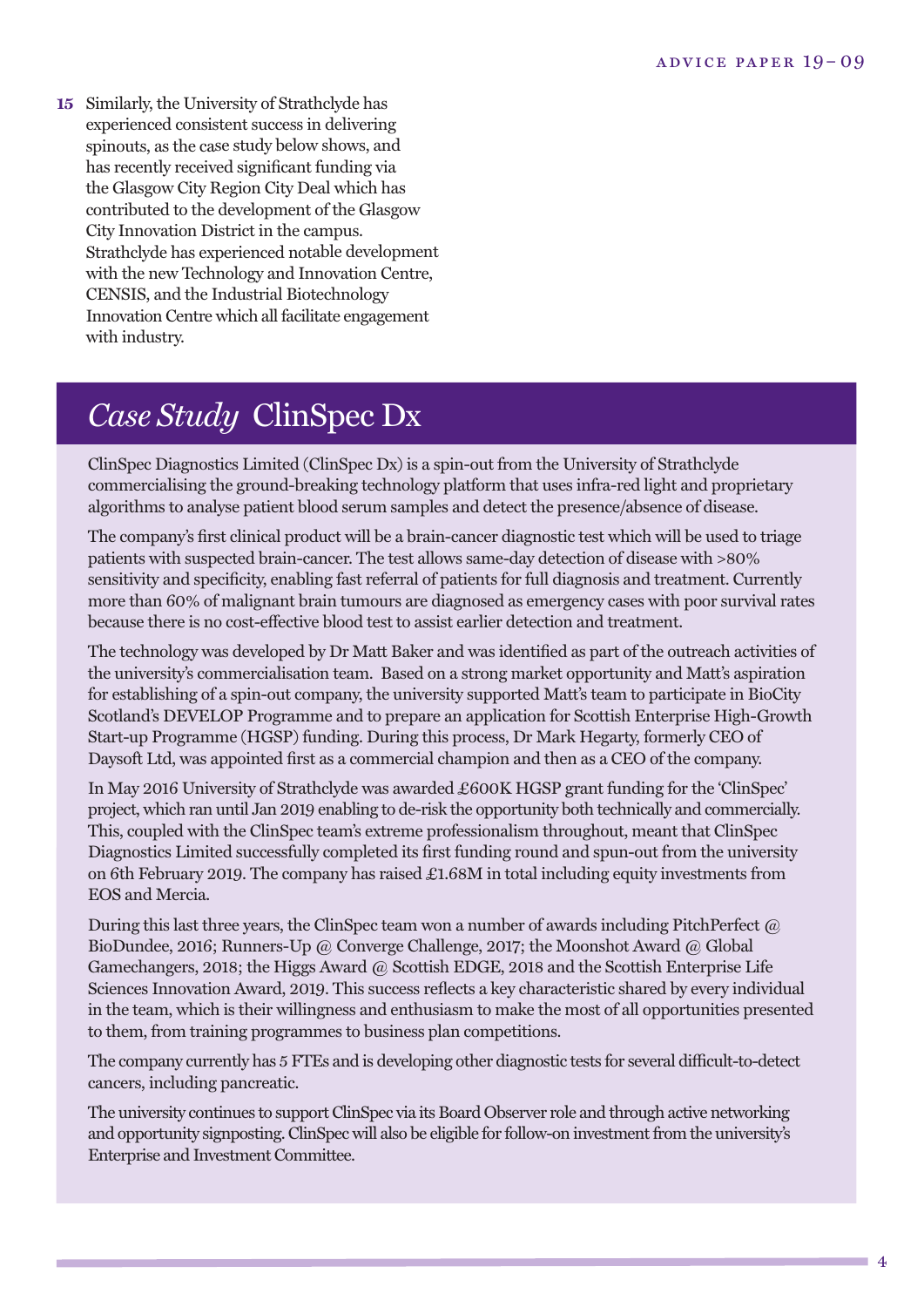- **16** The Tay Cities Region Deal is boosting investment into life sciences and creative industries at both The University of Dundee and University of Abertay. While the Deal develops, it is widely recognised that both universities have contributed to notable economic success in Dundee within specific sectors. Spinout companies such as Axis Shield Diagnostics Ltd; ExScientia; Concept Life Sciences; and Vascular Flow Technologies Ltd contribute to the output of the biomedical sector which sustains more than 4,000 high-value jobs**7**. The region is also home to the James Hutton Institute, one of the UK's main research centres on the environment, crop and food sciences. In collaboration with the University of Dundee and with Cities Regional Deal investment the James Hutton Institute will develop the International Barley Hub and the Advanced Plant Growth Centre.
- **17** Additionally, the University of Aberdeen has also experienced success and has a considerable economic impact on the city and the region. Along with research into oil and gas innovation, the city has a prominent biotech drug-discovery cluster, with the backbone of this cluster comprising spinout companies from the University of Aberdeen. The Aberdeen City Region Deal is delivering significant investment into the cluster, as well as into universities and innovation in oil and gas. The City Deal has invested in a new £40M 'Bio-hub', which will open in 2021 and host all of the significant companies in Aberdeen, including spinouts from the university**8**.
- **18** It appears the biotech cluster in Aberdeen is now experiencing stability and is reaching a level of maturity and size which is approaching a critical mass that is well networked and has an international outlook. The cluster should use the stability to improve its performance in producing and supporting spinouts that grow and have a significant economic impact in the area. A new programme, which is now in place, will help build a pipeline of new companies that can use the opportunity of being in the bio-cluster to reach their potential.
- **19** Examples such as Elasmogen, which started as an RSE Enterprise Fellowship and is included in a case study below illustrate the extent of the success achieved so far in Aberdeen.
- **20** We understand that the Aberdeen biotech cluster is one of the only Scottish clusters that have managed to successfully 'escape' the low risk low return early revenue, angel MedTech company model which has historically been a barrier to the creation of companies of scale as there are now several companies that could be able to see exit evaluations of over £100M.

### *Features of Successful Spinouts*

- Having a specific focus for university research areas helps develop better 'know how' and networks and attracts increased funding. For example, The University of Edinburgh has a clear focus in the biotech, technology and data sectors.
- Having the capacity to have a strong leadership/ management team tends to help spinouts attract greater investment thus performing better.
- Escaping the low risk low return early revenue investment models, enables spinouts to attract more investment.

# *Programmes, Peer to Peer Learning, and Business SupportInitiatives*

- **21** There are also several programmes within Scotland that encourage start-ups, spinouts and peer-to-peer learning.
- **22** The RSE, through a partnership with Scottish Enterprise and other stakeholders within the UK, supports the commercialisation of technology-based ideas developed from academic research within the Enterprise Fellowship programme. Now in existence for over 20 years, RSE Enterprise Fellowships are widely recognised as a leading development programme for the Higher Education sector, enabling science and technology researchers to develop their ideas into successful businesses through a 12-month programme of funding and business training support.

**<sup>7</sup>** Tay City Region Deal,(2018). 'Head of Terms.'

**<sup>8</sup>** Aberdeen City Region Deal,(2018). '£40m hub to drive health innovation and life sciences company growth in Aberdeen'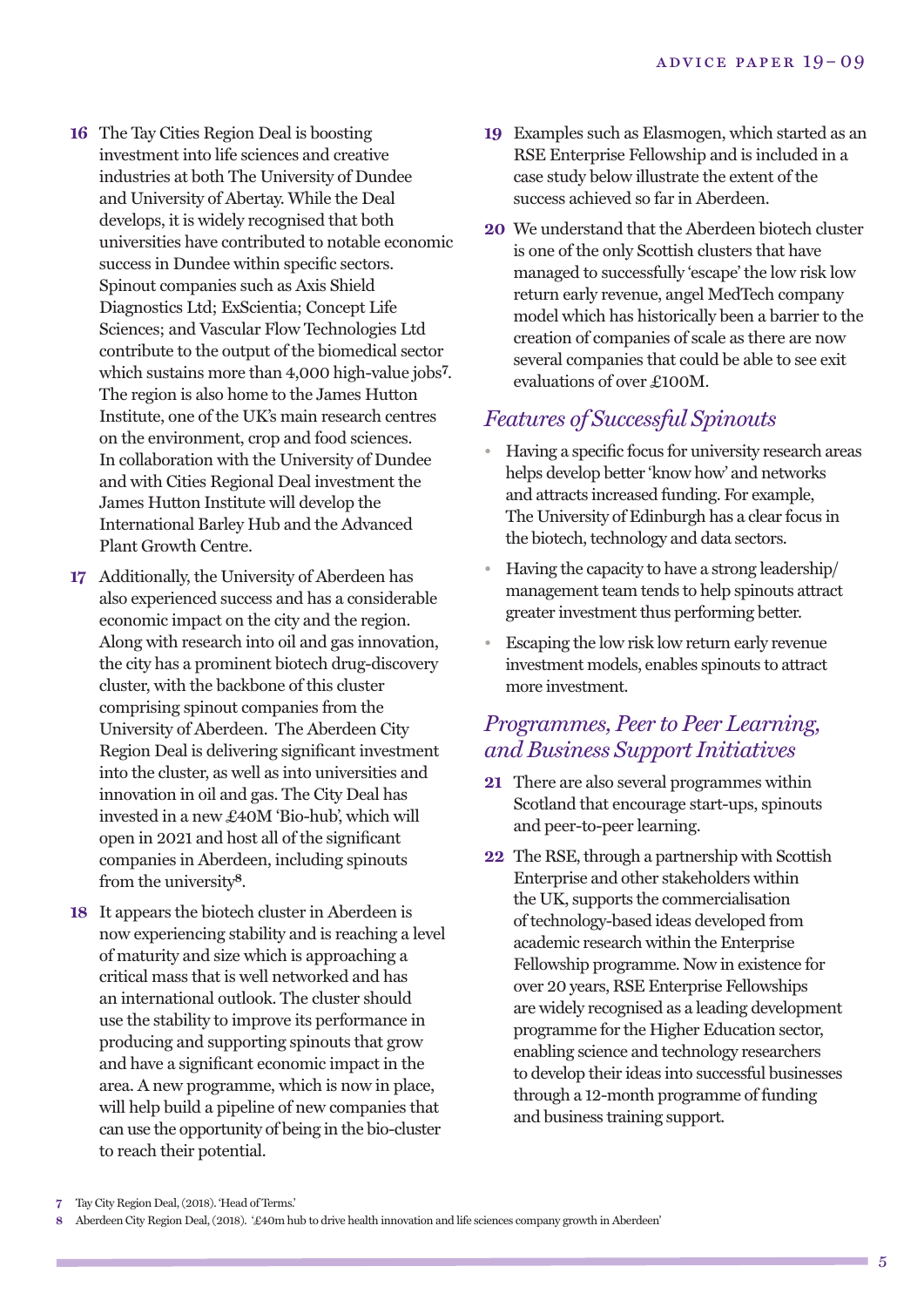For the duration of the award, Enterprise Fellows are hosted by a UK university or research institute, and receive a year's academic salary, £10K business support funding, cutting-edge business training, access to RSE affiliated mentors and entrepreneurs, and membership of RSE's Entrepreneurs' Club. The RSE has recently commissioned Biggar Economics to provide an independent economic analysis of the programme, which will be published after summer. The Enterprise Fellowship programme creates significant economic impact with £77.3 million annual Gross Value Added (GVA) in Scotland since 1997. This will illustrate the significant economic impact the scheme has and the wider impact of the Higher Education in the economy.

**23** Additionally, the RSE is part of Unlocking Ambition which supports highly ambitious entrepreneurs, chosen for their individual

entrepreneurial potential, the quality and innovation of their business and the contribution they can make to an inclusive Scottish economy. The individuals selected to be part of the initiative have received support from either the RSE's Unlocking Ambition Enterprise Fellowship (for start-up businesses) or the Scottish Enterprise programme (for more established businesses), which have run in parallel. Through the RSE's programme 20 outstanding, early-stage entrepreneurs have received a £25-£50K maintenance grant, up to £20K business development fund, business training, a business mentor, hosting status at a Scottish university or research institute, free membership of Entrepreneurial Scotland and Scotland House, as well as access to GlobalScot network and the Scottish Investment Bank.

# *Case Study* Caroline Barelle, CEO Elasmogen Ltd. (SE & BBSRC Funded RSE Enterprise Fellow 2015-16)

Caroline Barelle was awarded an Enterprise Fellowship in April 2015. Due to the bioscience nature of her commercialisation project, Caroline's award was co-funded by Scottish Enterprise and BBSRC.

The aim of Caroline's Fellowship was to spin-out a new biotech company - Elasmogen – from the University of Aberdeen. Elasmogen is a next generation, therapeutic biologics company that develops soloMERs to help treat disease, such as inflammatory eye disease. Recognising that traditional antibodies are expensive to produce and, are also large, complex molecules that cannot easily penetrate tissues in the body, Caroline saw a market opportunity for Elasmogen to produce SoloMERs which offer a cheaper, less invasive and more effective solution for the treatment of autoimmune diseases.

During the Fellowship Caroline and her team accrued significant supporting data for the product, outlined a product pipeline and developed a robust IP protected portfolio to cover the platform, the production process and the product. Caroline also took part in Converge Challenge during her Fellowship coming second. Shortly afterwards, and before the end of her Fellowship, Elasmogen spun out of the University of Aberdeen.

Caroline is currently presenting all over the world, securing investment to expand clinical trials whilst negotiating sales with several pharma companies. So far, the company has now achieved an equity and grants raise of over £7M since 2016, signed 3 target deals, including one with a big pharmaceutical company and a licensing deal in South Korea and has won numerous awards at a European level such as Biofit Innovative Company award and Life Sciences Rising Star award.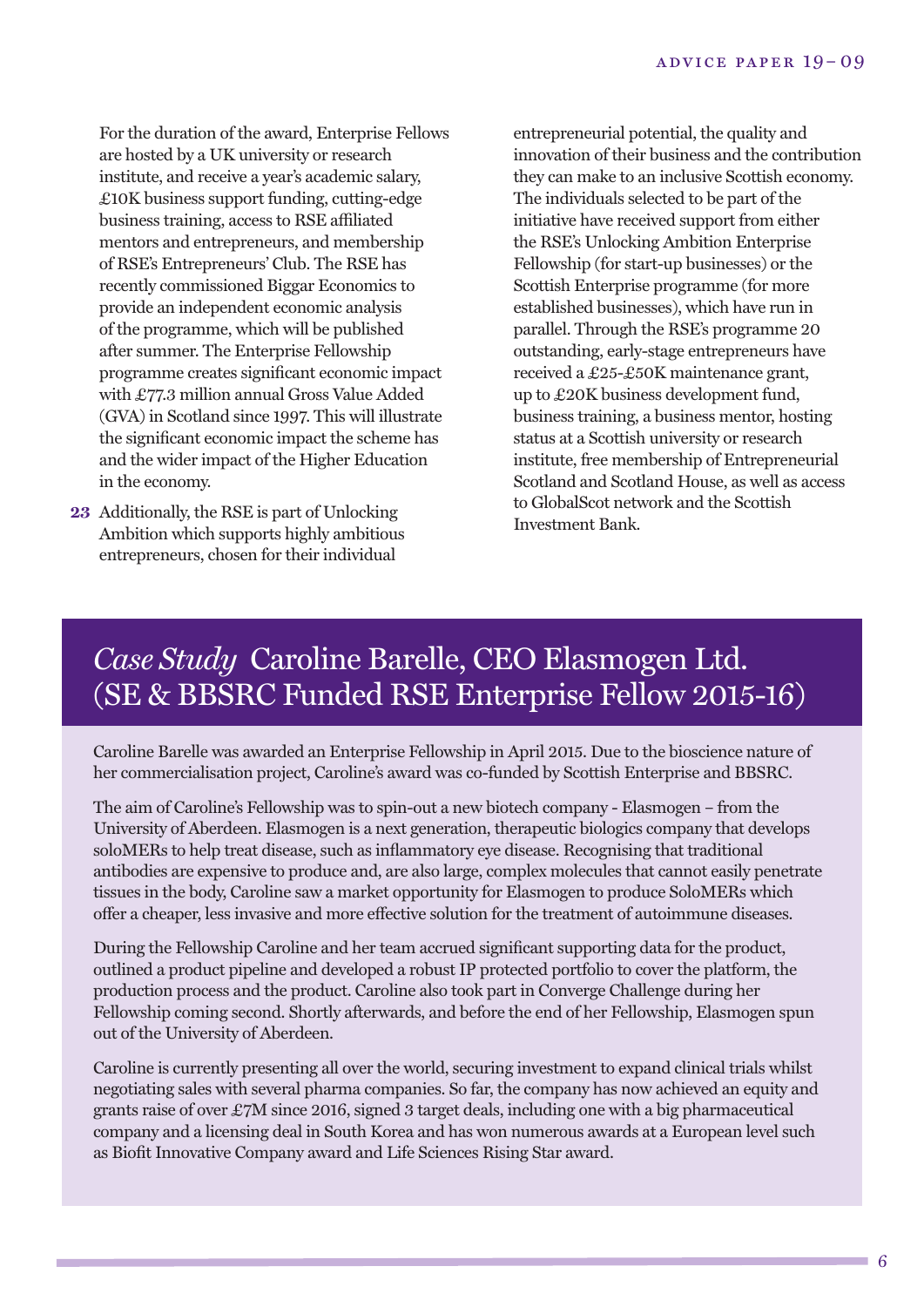# *Case Study* David Hunter, CEO Shot Scope Ltd. (SE Funded RSE Enterprise Fellow 2014-15)

David Hunter saw a gap in the market when he recognised that the available performance tracking technology in golf was outdated, with many players using pen and paper or manually inputting data into performance apps. A former secondary school teacher, David decided on a career change and quickly set about combining his love of golf with his electronic design experience. He developed Shot Scope; a wearable technology that automatically collects data to enable uninterrupted play. During his RSE Enterprise Fellowship, David built on his knowledge of sales and marketing, raising finance, building a team and understanding IP. Shortly after completing his Fellowship, with a small team in place, David launched his first product in January 2016.

With headquarters in Edinburgh, Shot Scope now employs over 25 staff and the company have now launched their second-generation product; Shot Scope V2. This device is now available in hundreds of pro shops throughout the UK, has amassed thousands of users globally and sells in over 38 countries worldwide. The business has raised over £4.5M since it first launched, with investors including Old College Capital, the University of Edinburgh's investment arm, Scottish Investment Bank, Equity Gap and high-net-worth individuals. With the launch of Shot Scope V2 and their traction in the US, the company are expecting to grow their revenue to well over £5M.

At the end of 2017, David spoke at an event to celebrate the 20 Year Anniversary of the RSE Enterprise Fellowship programme. He said that the Fellowship gave him global ambition, allowed him to network with the right people and develop himself. Lastly, but most importantly, he said the Fellowship gave him belief in himself and the company.

- **24** The success of recent applicants, who were awarded funding in 2018, shows the impact of this scheme. Twenty entrepreneurs were awarded RSE Unlocking Ambition Enterprise Fellowships, receiving between £25–50K in maintenance grants and £20K to work full-time developing and scaling their business. In the first year alone, these early start-up businesses recruited over 50 people; appointed 37 board members; secured 2700 customers, contacts and users; negotiated 16 investment deals; and won 19 award nominations; while simultaneously developing their business and product **9**.
- **25** Converge Challenge is the largest award programme available to Scottish university staff, students and graduates. With nine years of experience the programme has developed and established three new categories: KickStart Challenge (for early stage ideas); the Impact Challenge (for enterprises with social or environmental missions); and the Creative

Challenge (for innovative, new projects in Scotland's creative industries).

**26** The independent analysis of the Converge Challenge published in 2017**10** found that since 2011 the programme has provided training to 180 start-up businesses, of which 69 have been formally incorporated. Of these 69 businesses, 60 remained active in 2016: a survival rate of 87%. There is wide satisfaction with the programme with 97% of participants reporting that they were satisfied or very satisfied. This satisfaction is clearly linked to the rate of positive financial returns as businesses that have participated in the programme are estimated to have leveraged a total of £55.1M in additional funding, of which £20M is directly attributed to the support provided through the programme. There has also been wider impact and it is estimated that the programme has generated £5.2M GVA for the Scottish economy in 2016 and supported 180 jobs.

**9** Royal Society of Edinburgh (2019), 'Scotland's Next Generation of Entrepreneurs Unlock Their Ambition'.

**<sup>10</sup>** Biggar Economics (2016), 'Evaluation of the Converge Challenge'.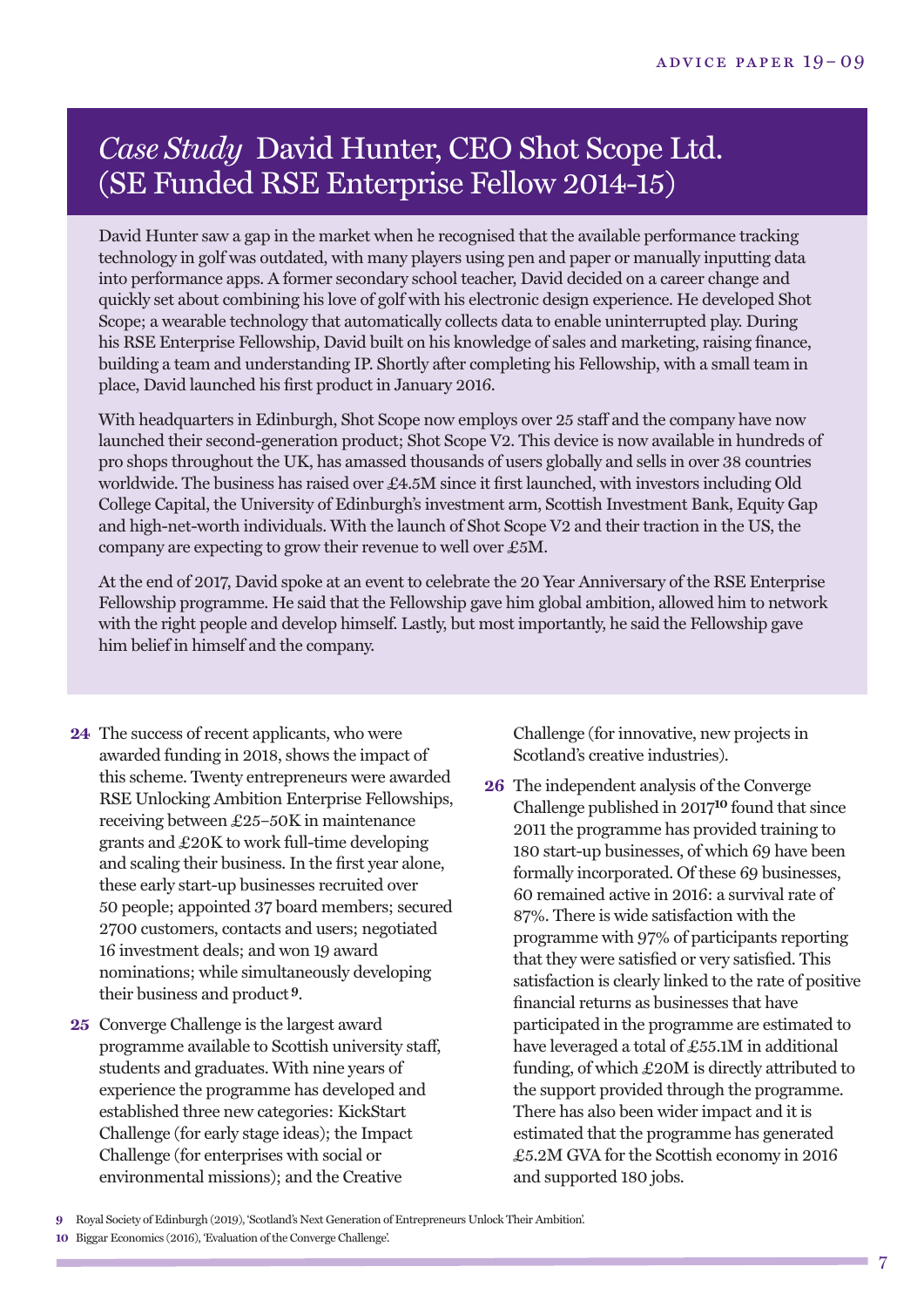- **27** It is clear that these programmes are vital mechanisms in commercialising research and fostering university- business relationships, becoming positive investments from the Scottish Government and other partners. These programmes are instrumental in improving Scotland's performance in producing spinouts and it is important that support for them is sustained. At the same time there is a need to consider whether there is potential for follow on funding for these programmes or a similar type of programme that can improve commercialisation by solely focusing on scaling up.
- **28** Additional initiatives funded by the Scottish Government through the SFC and its enterprise agencies, such as Innovation Centres, the Interface, and Knowledge Transfer Partnership programmes, focus on peer-to-peer learning and knowledge exchange.
- **29** The Innovation Centres harness a similar philosophy to that of the Research Pools in harnessing the research capabilities of Scottish universities and facilitating peer-to-peer learning to drive innovation and commercialisation. The centres have helped to improve the interface between university and publicly-funded research with industry and business. In the Independent Review of the Innovation Centres in 2016, conducted by Professor Graeme Reid FRSE, there was general satisfaction with the Centres their role of improving innovation, skills development and commercialisation. There was widespread agreement that the development of the Centres has changed the landscape for innovation support in Scotland and this should gradually evolve to keep pace with the changing landscape. The review presented several recommendations around improving the Centres, through financial support, measuring and monitoring economic impact, and becoming more inclusive**11**.
- **30** Similar to the Innovation Centres, the Catapult programme, from Innovate UK, has established research centres which aim to bridge the gap between business and academia. The programme in Scotland focuses specifically on manufacturing

through the Advanced Forming Research Centre and the Offshore Renewable Catapult in the University of Strathclyde. These are the only Catapult Research Centres in Scotland but are supported by the National Manufacturing Institute in Renfrewshire. The programme has experienced significant success with investments in projects, value of assets and sales (from collaborative R&D) all increasing across the UK from 2017-2018**12**. There is no specific review of the AFRC in Scotland, and this is something that could be explored to illustrate the economic impact of commercialisation in the manufacturing sector.

- **31** An additional flagship initiative which has experienced significant success is Interface, funded by the Scottish Funding Council. Established in 2005 Interface has worked to facilitate peer-to-peer learning by acting as a hub which connects universities with businesses. Interface has connected over 2900 businesses to academic partners, over 4700 expertise search specifications have been forwarded to academia, and over 2000 company and university collaborative projects initiated. Independent economic analysis of Interface identified that the initiative enabled Scottish businesses to generate £64.2M GVA per year for the Scottish economy, which directly supports 1060 jobs**13**.
- **32** Similar to Interface, the Knowledge Transfer Partnership programme, funded by several organisations such as the SFC and Innovate UK, also aims to facilitate peer-to-peer learning. Facilitating connections between business and academia, within Scotland the partnerships operate regionally, and success varies between regions. For instance, over 23 years the West of Scotland has helped establish over 450 projects and generated more than £58M of KTP grant**14**.
- **33** The current funding through KTP is short term and does not necessarily reflect the time required to build an effective relationship between a university and a business to achieve successful outcomes for the business through commercialisation of university research or response to consultancy advice.

**14** West of Scotland KTP Centre (2016), 'About Us'

**<sup>11</sup>** Reid, G (2015), 'Independent Review of the Innovation Centres Programme'. Scottish Funding Council.

**<sup>12</sup>** HVM Catapult Review (2015), 'Annual Review 17/18'.

**<sup>13</sup>** Biggar Economics (2016), 'Economic Impact of Interface – The Knowledge Connection for Business'. URL:

https://interface-online.org.uk/sites/default/files/Economic%20impact%20of%20Interface%20Executive%20Summary%20Sep%202017\_0.pdf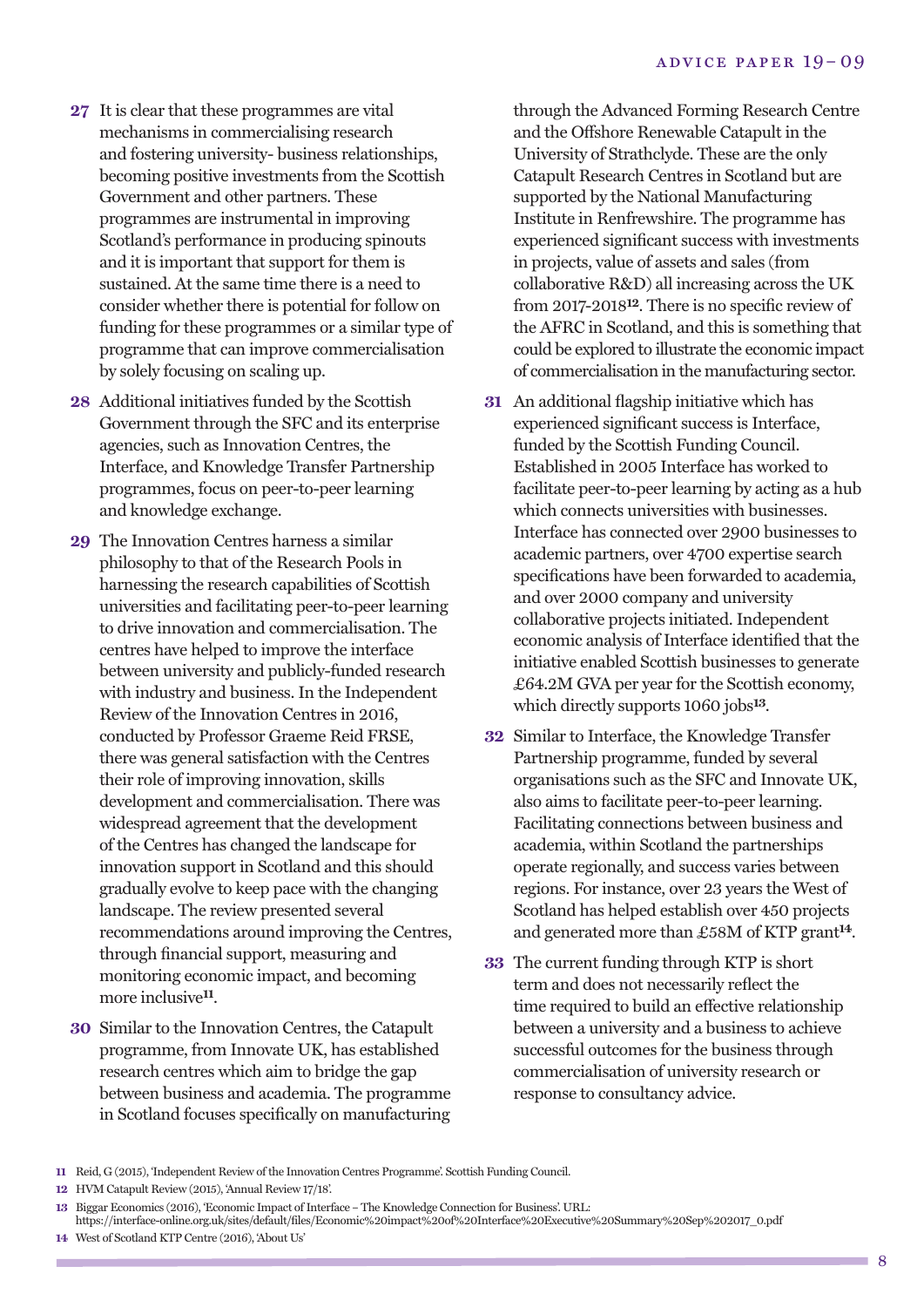- **34** These programmes and initiatives operate in a crowded landscape in Scotland, and with the new UK Industrial Strategy focusing on improving commercialisation it is likely that UKRI will develop its role to achieve the target of spending 2.4% of GDP on research. It is important that Scottish universities and businesses make the most this opportunity of renewed interest and increased investment in commercialisation. There is a key role for the Strategic Board for Enterprise and Skills to oversee the research and innovation landscape ensuring that programmes and initiatives are focused, and that businesses and universities make the most of increased funding from the Industrial Strategy.
- **35** It is clear that these programmes and initiatives have had a positive impact across the Scottish economy, in either improving commercialisation of research for Scottish universities or facilitating peer-to-peer learning, connecting business with academia. These are clear examples of good practice and should be built upon, either through sustained funding and resources or developing similar projects in areas which are not well served by current programmes.
- **36** Programmes and initiatives may need to be more inclusive, as currently participation is dominated by well-established universities. Younger universities such as the University of the West of Scotland and the University of Highlands and Islands are not involved nearly as much. Methods should be explored to ensure that programmes are inclusive and involve as many universities in Scotland as possible.
- **37** From the perspective of an inclusive economy, universities key role of producing graduates who are ready to enter the workplace should not be underestimated. Universities should engage with business to create courses that would be of relevance to business in Scotland. This is even more the case for workers currently in the labour force who will be required to re-train during their working life as the advance of artificial intelligence and automation creates new job opportunities to replace those eradicated by technological change in business.

Features of successful programmes:

- Programmes such as EFs work effectively to link entrepreneurs with the necessary expertise and leadership which is crucial to help them grow their businesses.
- Interface now has a significant knowledge and experience of the environment and works to use this to effectively link businesses with universities.
- Innovation Centres are still learning but their ability to pool research together will improve the commercial opportunities.

#### **Barriers**

- **38** While Scotland performs well in the creation of spinouts compared to other regions in the UK, spinouts in Scotland are more likely to stay small and struggle to expand. Furthermore, the businesses that do expand are highly likely to be bought over at an early stage in their development.
- **39** Research from Young Company Finance Scotland identifies 139 spinouts from Scottish universities in the past ten years (2005-15). None have managed to reach a turnover of  $£5M$  within five years and only one has secured £10M funding within five years**15**.
- **39** It is clear that there are several barriers for spinouts to scale up (as described by the OECD**16**) and achieve high growth potential. These include issues around intellectual property, access to finance, skills and features of university-business engagement. We cover each in turn.

# *Intellectual Property*

- **41** The approach of some universities to the level of equity that a university should obtain in a spinout/ start-up on creation can act as a disincentive to further investment. For instance, the RSE are aware of examples of universities 'strangling' spinouts and young companies with unrealistic equity requirements for the use of IP. This is a factor in the low numbers of scale up businesses from academia.
- **42** The introduction of a Single IP Agreement has not resulted in an increase in the number of spinouts, start-ups or licences. This may reflect the complexity of IP and the challenge in devising a one size fits all approach for IP in areas as disparate as genetics, software and renewable energy. Better resourced and experienced commercialisation offices should be considered in helping address issues around IP.

**<sup>15</sup>** Young Company Finance Scotland (2016), 'Scottish Spinout Performance Study'

<sup>16</sup> Audrestch, D (2012), 'Determinants of High-Growth Entrepreneurship), OECD. Definition: 'A scaleup is an enterprise with average annual growth in employees or turnover greater than 20 per cent per annum over a three-year period, and with more than 10 employees at the beginning of the period.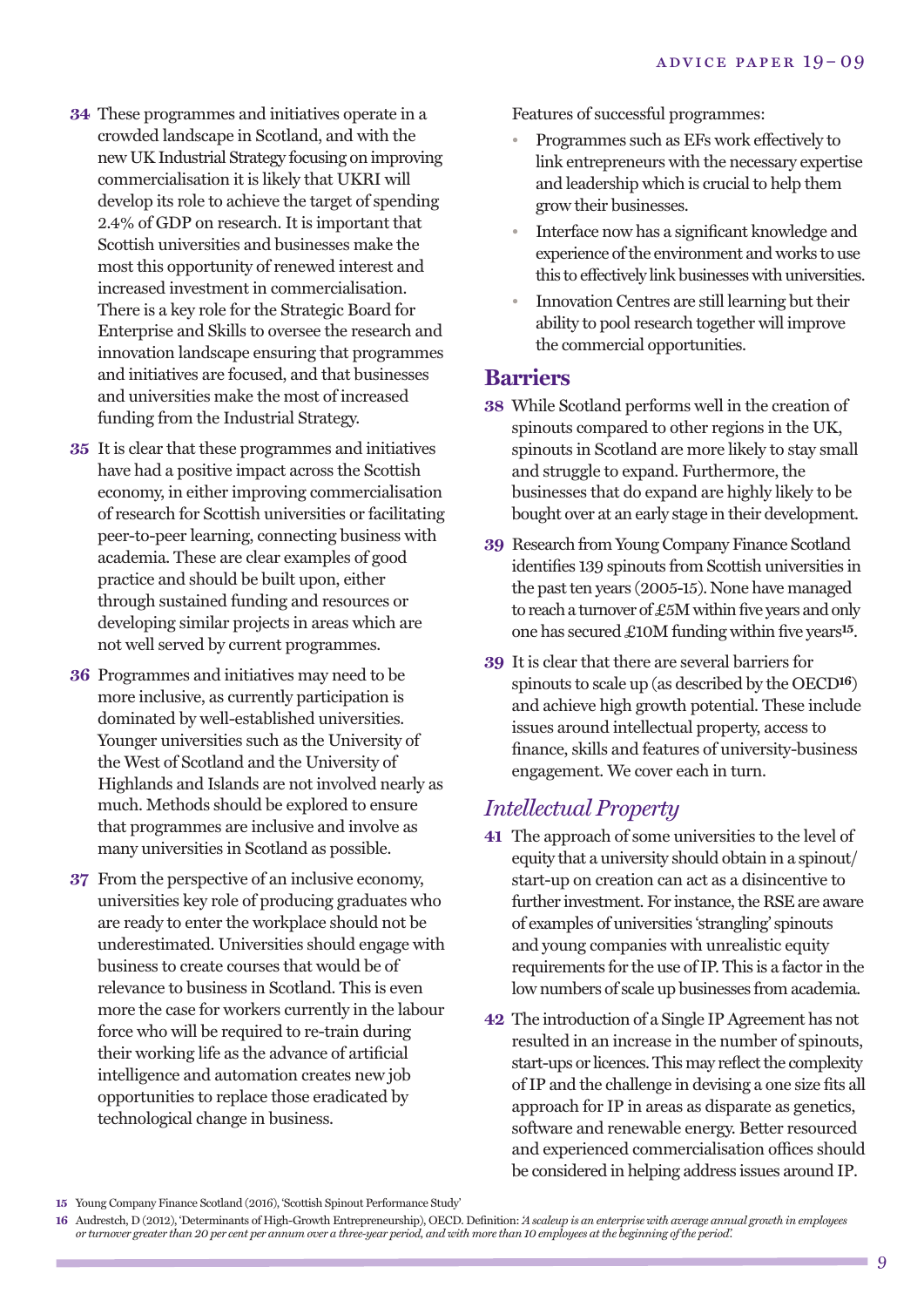#### *Access to Finance*

- **43** While there is an active early stage angel community in Scotland that provides support to emerging spinouts, there is a lack of large-scale venture capital within Scotland that is necessary for upscaling. This arguably results in companies being unable to scale up or attract appropriate investment in Scotland. We are aware that at least two universities have entered into preferential arrangements with funders who specialise in the commercialisation of university research to foster the creation of high growth spinouts. However, we have been unable to find any evidence that suggests these arrangements have seen a marked increase in the creation of the number of spinouts from those institutions.
- **44** We are aware of views that the prevalent approach to angel funding in Scotland of low risk low return early revenue business models may be a drag on growth and it has been suggested to us that the Aberdeen biotech cluster (highlighted earlier) is one of the only Scottish clusters that have manged to successfully 'escape' this model with several companies within the cluster now able to see exit evaluations of over £100M.
- **45** The drivers behind the lack of venture capital funding may be the level of participation in spinout equity and further associated commercial returns such as royalties which may result in spinout companies being unattractive investments for larger private equity or venture capital investors. In addition, the investment models for early stage research and technologybased companies with high growth potential are changing radically in response to the emergence and use of technology to create businesses that are disruptors in sectors, and which have different growth models. The majority of these companies are dependent on the use of digital and data including in life sciences. The companies which have been successful recently in these fields have not been spinout companies but instead have been start-ups with Skyscanner being the most notable example. Very few spinouts and start-ups have achieved this success. To accelerate their development, it will be important to ensure that the finance and advisory communities in Scotland have the appropriate

expertise, capability and skills to support universities and those wishing to form spinouts to address these new models.

**46** Providing that it is sufficiently staffed and resourced, the new Scottish National Investment Bank offers a means of potentially addressing some of the challenges around access to finance.

#### *Skills*

- **47** Evidence suggests that entrepreneurs from academia have a reluctance to scale up and grow their company and lack managerial capability and capacity**17**. Companies in Scotland which have achieved high growth are frequently being led by experienced business managers who are not academics and have both the capability and experience to create high growth companies. Interventions should be made which tackle the barriers to scaling up directly. New programmes (similar to Enterprise Fellowships and the Scotland Can Do Scale Programme) which are solely focused on businesses scaling up could be established in Scotland.
- **48** Universities should consider introducing modules on spinouts, start-ups and licensing for undergraduates and postgraduates along with basic IP training. This closely relates to the recommendations of our Entrepreneurial Education report mentioned in Paragraph 5.
- **49** Additionally, while the review focuses on the role of universities and business, it is important to note the growing contribution of the further education sector in Scotland to the innovation agenda. Colleges are now playing a significant role, and arguably gaining in importance, as they provide skills development (as well as in-work skills development and reskilling) for key professions in important areas of the economy such as engineering. Colleges are also increasingly more likely to connect with business through the provision of these skills and other activities. The RSE understands that a similar review of colleges has been commissioned and recommends that if there any changes made to funding or programmes then these should also consider the role of colleges.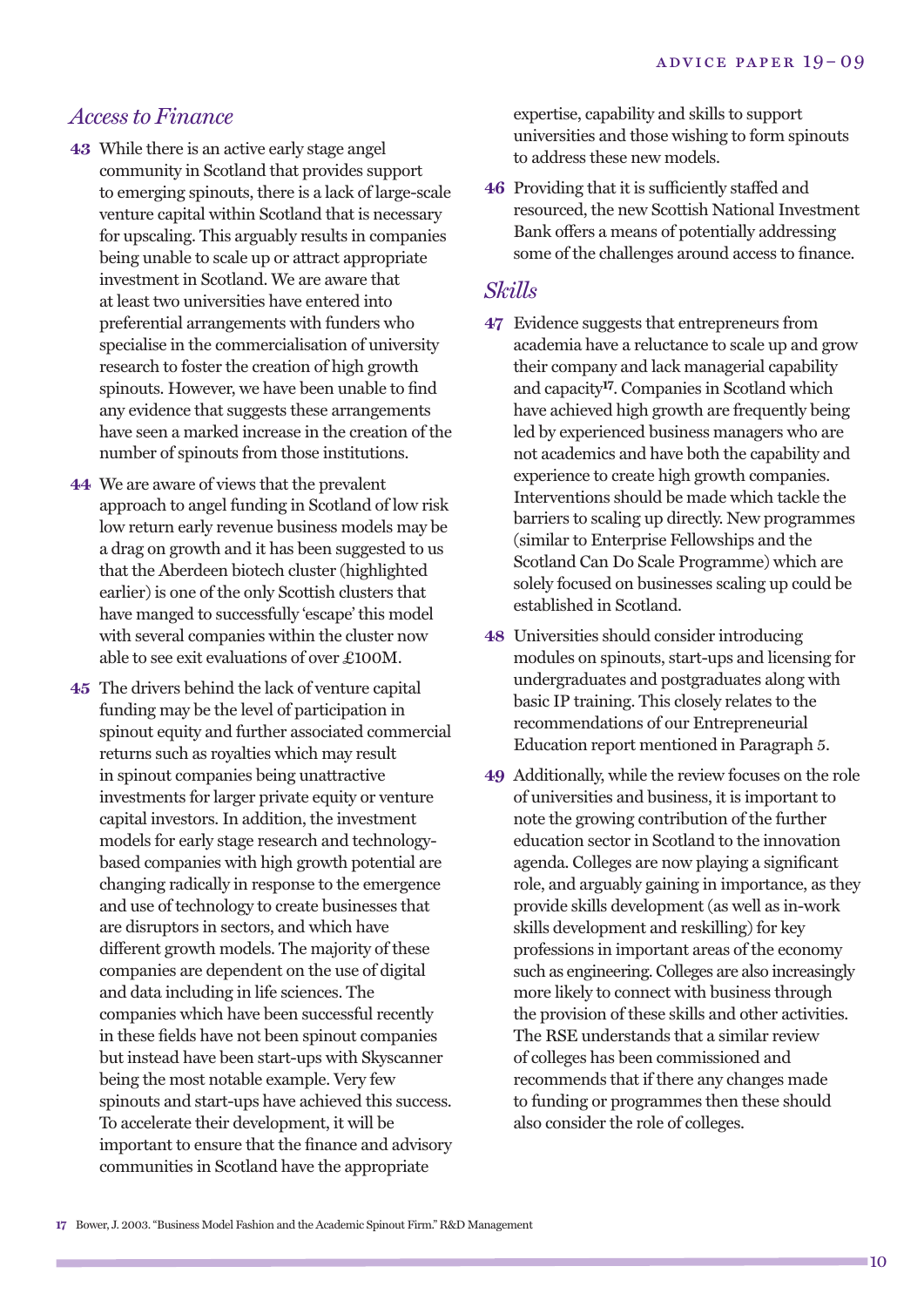# *Wider Context*

- **50** As evident from the success stories highlighted above, the creation of spinouts is heavily dominated by the bigger and older universities such as Edinburgh, Strathclyde and Dundee. While their contribution is vital, it is important that research and funding opportunities are more widespread across all of Scottish universities. For instance, there are several universities in Scotland which play a particularly important role in their region such as the University of Highlands and Islands and University of West of Scotland and the ability of these universities to access finance for commercialisation and expertise could have a wider and more significant impact on their regional economies.
- **51** Despite the success of initiatives such as Interface it can be difficult for business to engage with universities to access support for research and innovation. This can be related to both the capacity of businesses to seek opportunities with universities and the (lack of) signposting of these opportunities and capacity by universities.

### **Conclusion**

- **52** As noted earlier, while there are economic evaluations of individual programmes and projects, we encountered some difficulty in identifying independent empirical evidence and research on the impact of universities engagement with business on inclusive economic growth either by institution or as a sector.
- **53** In that context, RSE recommends developing an evidence base that tracks the impact of universities on the economy in a consistent and systematic way. While universities securing contracts with businesses for research or creating spinouts is positive (and there are some powerful case studies of success), the longer-term economic impacts are not always clear and may not always be sustained, for example, where spinouts fail to scale up or are bought out before they have achieved their full potential. Regular independent analysis of impact, which could be a role for the Strategic Board Analytical Unit, would provide the government with objective analysis to inform the development and implementation of effective public policy interventions.
- **54** Nonetheless, our response identifies several examples of best practice in commercialising research and enabling entrepreneurs to develop the skills necessary for a successful business which contributes to the economy. This includes the RSE's own Enterprise Fellowship Programme, Unlocking Ambition and Converge Challenge. Sustained funding for this kind of entrepreneurship support will be important in ensuring that Scotland can continue to realise the benefits of its research base.
- **50** However, the RSE believe there is still room for improvement and present the following additional recommendations to the Review:
	- An analysis should be led by the Enterprise and Skills Strategic Board to assess the extent to which commercialisation teams within universities are equipped to advise and support individuals wishing to create a spinout in the context.
	- Universities should review their policies on investment in spinouts, including the percentage of equity and other returns that are demanded in return for access to university IP.
	- Universities should consider how they can support academia entrepreneurs to develop skills to build businesses and to facilitate engagement with experienced entrepreneurs who wish to start-up businesses using the knowledge assets of universities.